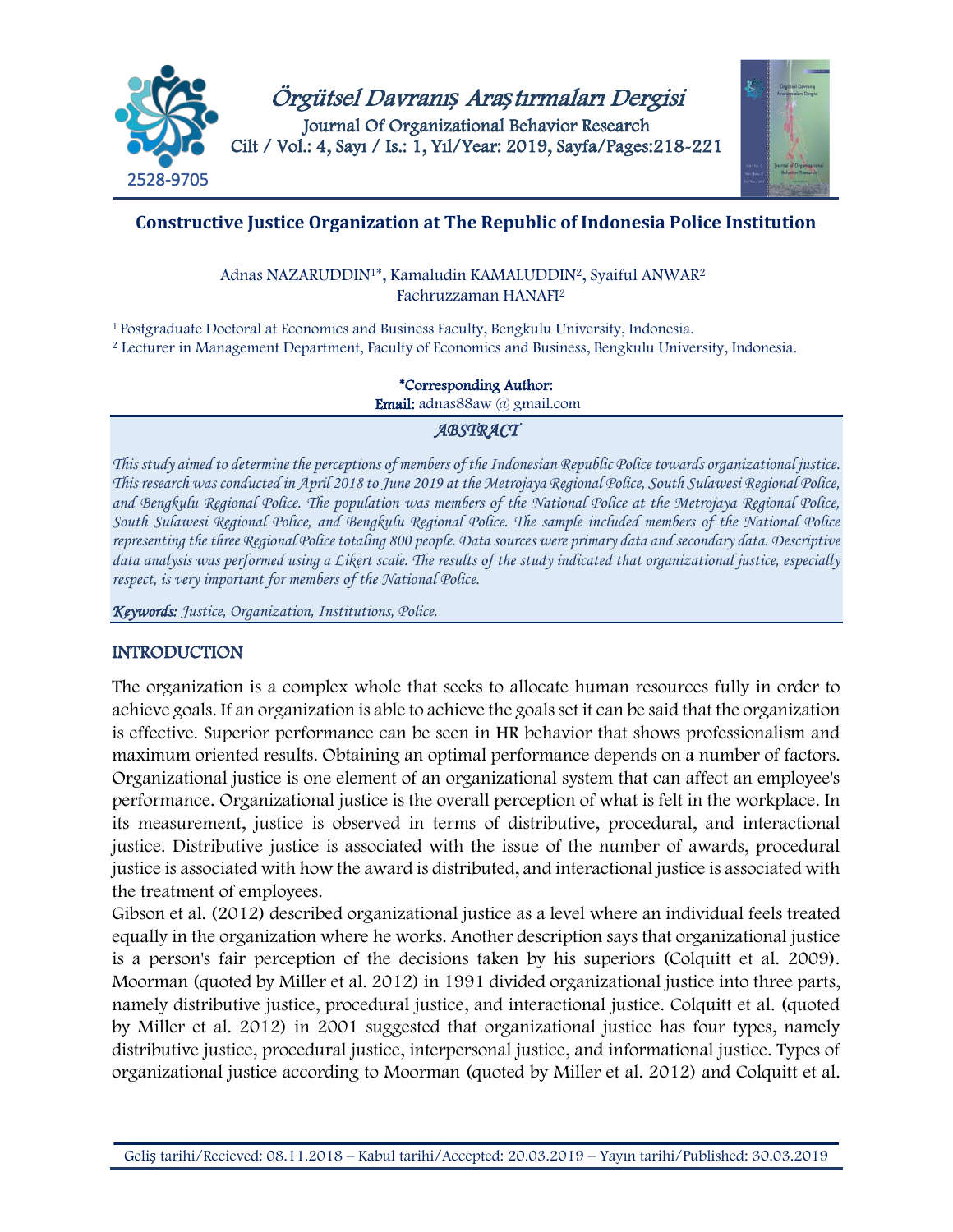(quoted by Miller et al. 2012) each have their respective advantages. Colquitt's theory of justice is now more often used than other organizational justice theories (Li & Cropanzano, 2009) According to Dyna and Graham (2005) (in Carlis, 2011), organizational justice can be known by measuring three things, namely, 1) Justice related to the reasonableness of resource allocation. Organizations can be said to be fair by employees if they provide salaries in accordance with the work done by employees. If the comparison between the salary received and the work done by the employee is considered not comparable, then the employee will feel that there is no justice; 2) Justice in the decision-making process. Organizations can be said to be fair by employees if, in decision-making, employees are given the opportunity to voice their opinions and views. In addition, after the decision is made, if the implementation of the decision is considered the same for each employee, then the employee will feel that there is justice. 3) Fairness in maintaining interpersonal relationships. The organization can be said to be fair by employees if the relationship between superiors and subordinates is good, such as getting good and reasonable treatment. In addition, the honesty and correctness of information obtained from superiors also affect the perception of organizational justice from employees.

With this much needed organizational justice, it is necessary to know the organizational justice of the Republic of Indonesia's Police institution in terms of the responses of the Employees and members of the National Police

### RESEARCH METHODS

This research was conducted in April 2018 until June 2018 in the Metrojaya Regional Police, South Sulawesi Regional Police, and Bengkulu Regional Police. The entire population was spread over three regions. In order to provide a description of all the research variables in detail and accurately, the researchers used a representative sampling method. The samples in this study were 800 people. Data analysis was performed using a Likert scale method.

#### RESULT AND DISCUSSION

Organizational justice is a level that an individual feels treated equally in the organization where he works. Another definition says that organizational justice is a fair perception of a person towards decisions taken by his/her superiors. Therefore, the response of members of the National Police to organizational justice can be seen in Table 1.

|                |                                 |   |            |   |                     |     |                 | <i><u>rustice</u></i> |                        |     |       |        |         |                   |
|----------------|---------------------------------|---|------------|---|---------------------|-----|-----------------|-----------------------|------------------------|-----|-------|--------|---------|-------------------|
|                | Justice                         |   | <b>STS</b> |   | TS                  |     | CS              |                       | N                      |     | SS    | Score  |         | Kategori          |
| organizational |                                 | F | S<br>(1)   | F | <sub>S</sub><br>(2) | F   | <b>S</b><br>(3) | г                     | S<br>$\left( 4\right)$ | F   | (5)   | totaly | average | Jawaban           |
| $X_1$          | Equal rights<br>and obligations | 0 | 0          |   | 0                   | 94  | 282             | 81                    | 324                    | 625 | 3.125 | 3.731  | 4,66    | Strongly<br>agree |
| $X_2$          | Appreciation<br>for knowledge   | 0 | 0          |   | 0                   | 132 | 396             |                       | 294 1.176 374          |     | 1.870 | 3.442  | 4,30    | Strongly<br>agree |

#### Table 1. Summary of the results of respondents' answers to the construct of organizational justice

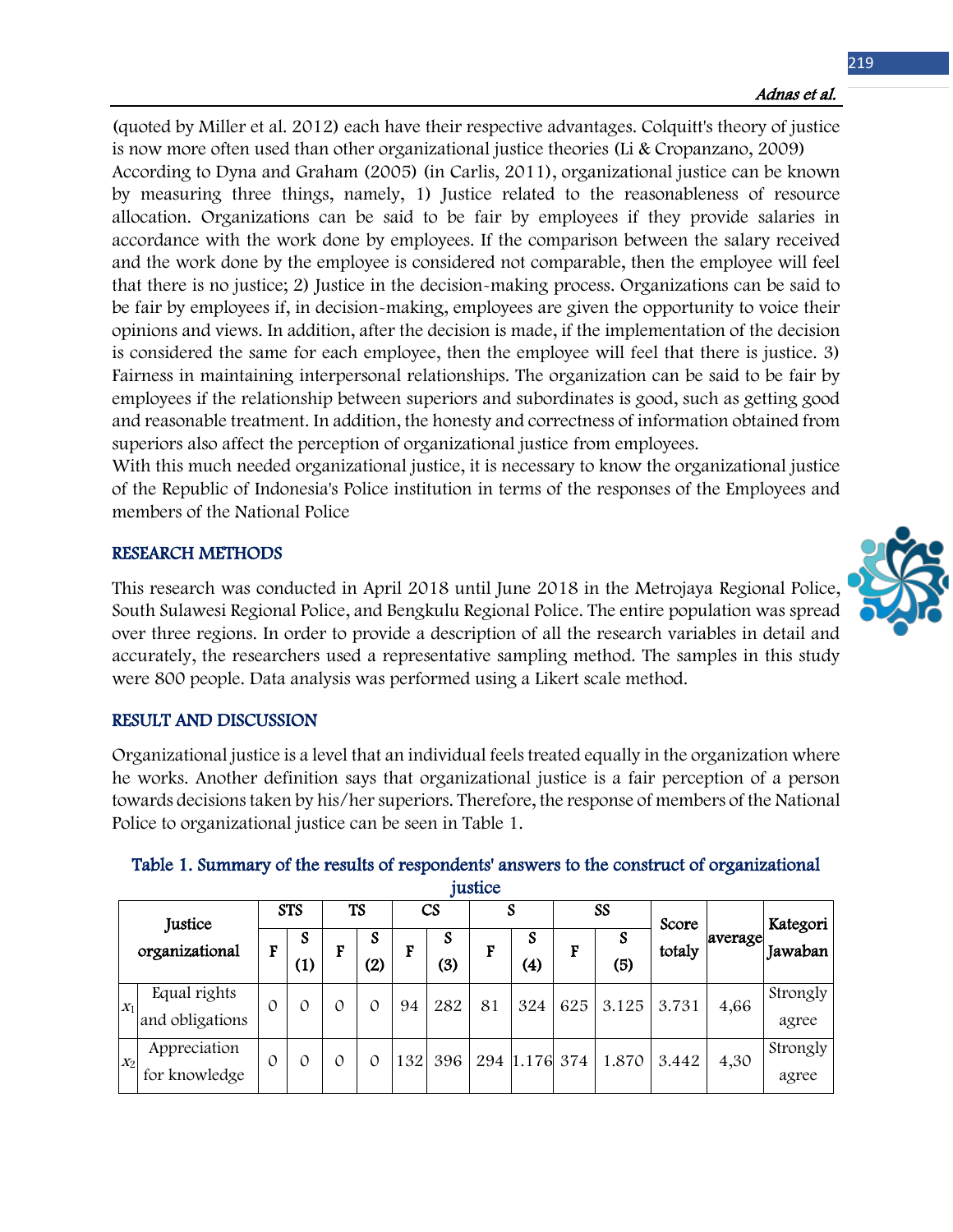# Örgütsel Davranı*ş* Ara*ş*<sup>t</sup>ırmaları Dergisi 220

| $X_3$          | Appreciation<br>for skills | $\mathcal{O}$        | $\Omega$      | $\Omega$ | $\Omega$ | 129         | 387           |     | 259 1.036 412 |     | 2.060                                         | 3.483 | 4,35 | Strongly |
|----------------|----------------------------|----------------------|---------------|----------|----------|-------------|---------------|-----|---------------|-----|-----------------------------------------------|-------|------|----------|
|                |                            |                      |               |          |          |             |               |     |               |     |                                               |       |      | agree    |
| $X_4$          | Fair decision              | 18                   | 18            | 47       | 94       | 134         | 402           | 196 | 784           | 405 | 2.025                                         | 3.323 | 4,15 | Agree    |
| $X_5$          | Procedural                 | $\mathcal{O}$        | 0             | $\Omega$ | $\Omega$ | 123         | 369           |     | 297 1.188 380 |     | 1.900                                         | 3.457 | 4,32 | Strongly |
| $X_6$          | consistency                | The same<br>$\Omega$ |               | $\Omega$ | $\Omega$ | $\Omega$    | $\mathcal{O}$ |     | 356 1.424 444 |     | 2.220                                         | 3.644 | 4,56 | agree    |
|                |                            |                      | $\Omega$      |          |          |             |               |     |               |     |                                               |       |      | Strongly |
|                | treatment                  |                      |               |          |          |             |               |     |               |     |                                               |       |      | agree    |
|                | An honest,                 |                      |               |          |          |             |               |     |               |     |                                               |       |      | Strongly |
|                | $x_7$ transparent and      | $\Omega$             | $\Omega$      | $\Omega$ | $\Omega$ | $\Omega$    | $\Omega$      | 157 | 628           | 643 | 3.215                                         | 3.843 | 4,80 | agree    |
|                | open process               |                      |               |          |          |             |               |     |               |     |                                               |       |      |          |
| $X_8$          | Honest                     | 56                   | 56            |          |          | 137 274 186 | 558           |     | 268 1.072 153 |     | 765                                           | 2.725 | 3,41 | Agree    |
|                | communication              |                      |               |          |          |             |               |     |               |     |                                               |       |      |          |
| X <sub>9</sub> | Respect                    | $\mathcal{O}$        | $\mathcal{O}$ | $\Omega$ | $\Omega$ | $\Omega$    | $\Omega$      | 96  | 384           | 704 | 3.520                                         | 3.904 | 4,88 | Strongly |
| $X_1$          | Courtesy                   | $\Omega$             | $\Omega$      | $\Omega$ | $\Omega$ | 174         | 522           | 233 | 932           | 393 | 1.965                                         | 3.419 | 4,27 | agree    |
|                |                            |                      |               |          |          |             |               |     |               |     |                                               |       |      | Strongly |
| $\Omega$       |                            |                      |               |          |          |             |               |     |               |     |                                               |       |      | agree    |
|                | Total                      | 74                   | 74            | 184      |          |             |               |     |               |     | 368 972 2.916 2.237 8.948 4.533 22.665 34.671 |       | 4,37 | Strongly |
|                |                            |                      |               |          |          |             |               |     |               |     |                                               |       |      | agree    |

Journal of Organizational Behavior Research Cilt / Vol.: 4, Sayı / Is.: 1, Yıl/Year: 2019, Sayfa/Pages:218-221



Table 1 shows that the construct of organizational justice in the three Polda with the highest average value of 4.88 was obtained by indicator X9 (respect) with the category of the answer of "strongly agree". This shows that this indicator is the strongest predictor that forms the construct of organizational justice in the three Polda. The lowest average value of 2.03 is obtained by indicator X8 (honest communication) with the "agreed" category. This shows that this indicator is the weakest predictor but still contributes to the establishment of organizational justice constructs in the three Regional Police.

Overall, the average value obtained was 4.37 (the category of "strongly agree"). Based on these results, it can be concluded that organizational justice in the three Polda is in the "good" category. That is, the existence of the three Polda in carrying out their Tupoksi are each, without exception, supported by various indicators of this construct. The results of this study are in line with the research of Pareke and Suryana (2009), Jawad et al. (2012), and Yazicioglu and Topaloglu (2009) which state that organizational justice has a positive and significant influence on organizational commitment. Fairness is indeed applied to all employees, such as the standardization of salary provision, the equal treatment of the owner to all employees, and the application of rules and instructions for employees in the company. This was also confirmed by several employees, who stated the same thing. The existence of fair treatment for each employee is considered to be the employee can create a good work situation, so that employees feel comfortable working at the company. Yazicioglu and Topaloglu (2009) said that with justice in the organization, employees will feel comfortable when working in the company and work happily. This makes employees have a sense of ownership (sense of purchasing), which has a